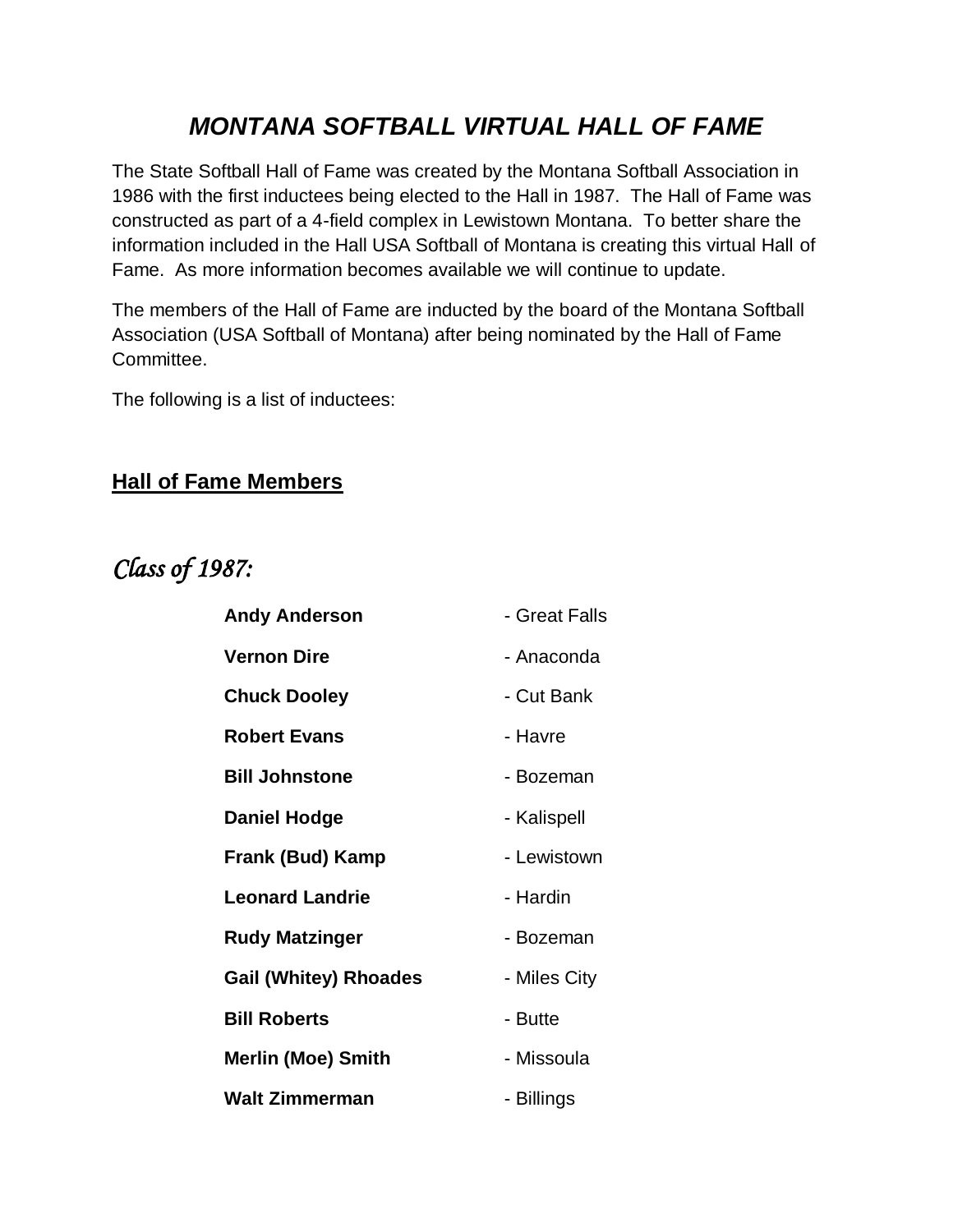## *Class of 1988:*

| <b>Bob Conyers</b>  | - Helena    |
|---------------------|-------------|
| <b>Donald Derks</b> | - Lewistown |
| <b>Dick Sherill</b> | - Havre     |
| <b>Hugh Welch</b>   | - Butte     |

# *Class of 1989:*

| <b>Mare Bartholomew</b> | - Butte      |
|-------------------------|--------------|
| <b>Joe Garr</b>         | - Bozeman    |
| <b>Gardner Grenz</b>    | - Miles City |
| Jean Jimmerson          | - Hilger     |
| <b>Ken Shughart</b>     | - Missoula   |
| <b>Wayne Ware</b>       | - Billings   |

# *Class of 1990:*

| <b>Richard Kern</b>  | - Livingston |
|----------------------|--------------|
| <b>Eugene Mossey</b> | - Hilger     |
| <b>Gladys Smith</b>  | - Havre      |

**H.O. Bells (Team)** Family - Missoula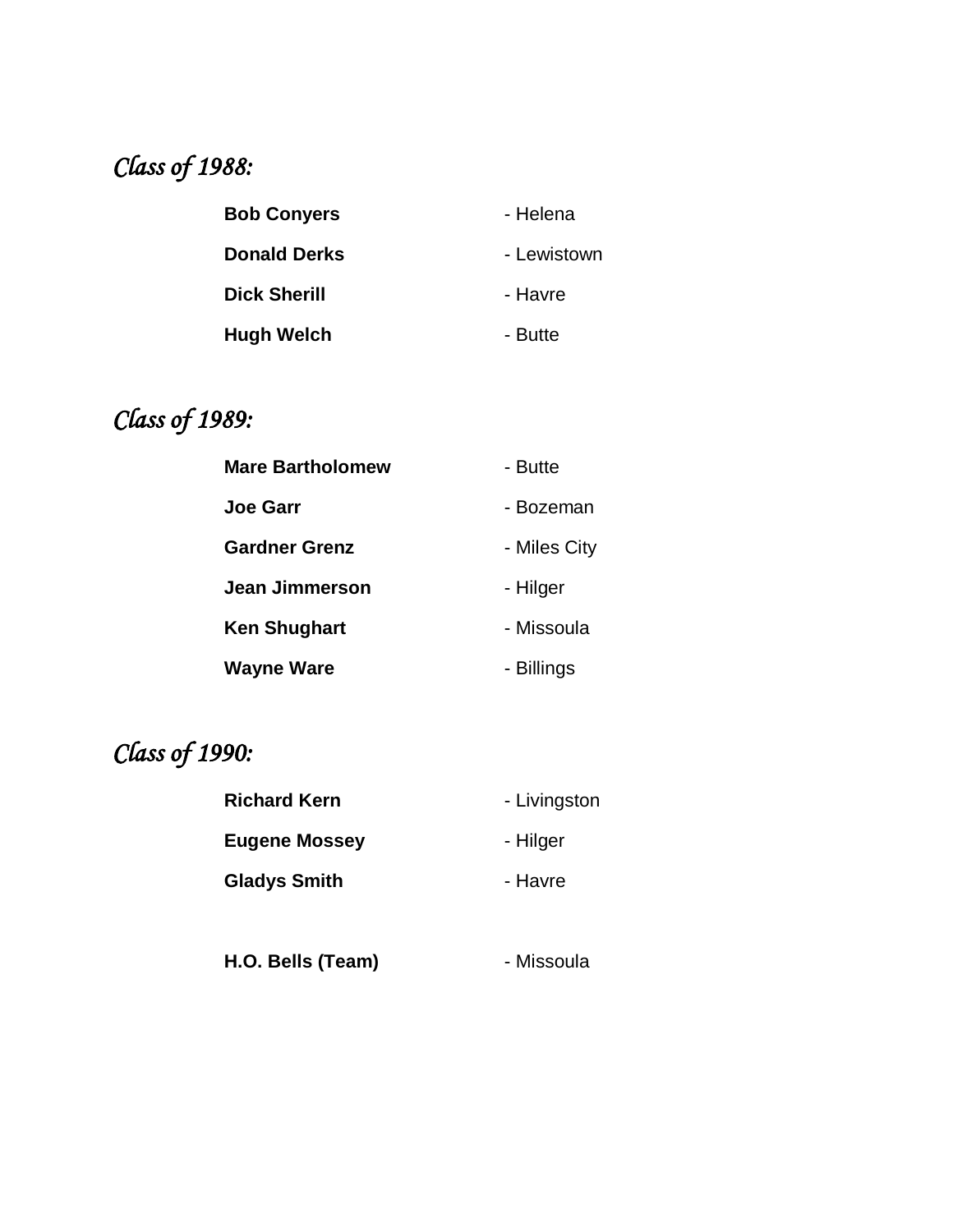## *Class of 1991:*

| <b>Tony Gaglia</b>  | - Miles City  |
|---------------------|---------------|
| <b>Bill Jones</b>   | - Billings    |
| <b>Carl Park</b>    | - Lewistown   |
| <b>Joseph Simac</b> | - Great Falls |
|                     |               |

Bar 19 (Team) **- Lewistown** 

## *Class of 1992:*

| <b>Walt Abel</b>     | - Lewistown  |
|----------------------|--------------|
| <b>Gordon Church</b> | - Billings   |
| <b>Donald Kern</b>   | - Livingston |
| <b>Ralph McBride</b> | - Billings   |
| <b>Jim Parson</b>    | - Livingston |
| <b>Steve Trenka</b>  | - Billings   |
| Don Wong             | - Helena     |
|                      |              |
| Elks (Team)          | - Livingston |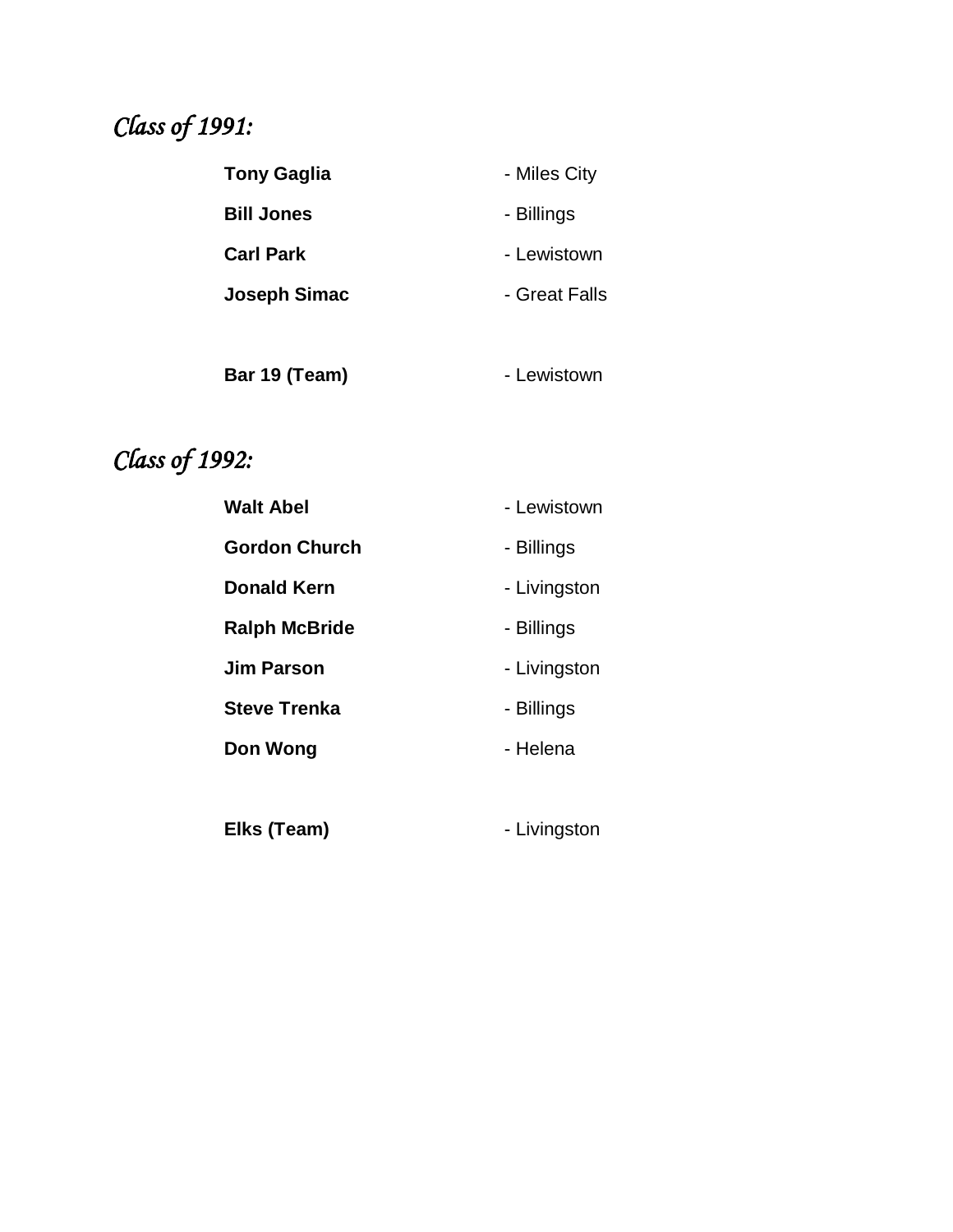## *Class of 1993:*

| <b>Charles Burns</b>  | - Livingston |
|-----------------------|--------------|
| <b>John Callahan</b>  | - Havre      |
| Ken Funk              | - Livingston |
| <b>Harris Hofstad</b> | - Conrad     |
| <b>Paul Schmaltz</b>  | - Billings   |
| <b>Don Vincelette</b> | - Billings   |
|                       |              |
|                       |              |

**Shopping Center (Team)** - Billings

*Class of 1994:*

| <b>Henry Aakre</b>     | - Conrad     |
|------------------------|--------------|
| <b>Carroll Siebler</b> | - Livingston |

## *Class of 1995:*

| <b>Henry Aarke</b>           | - Conrad     |
|------------------------------|--------------|
| <b>Jim Arnette</b>           | - Livingston |
| <b>Gene Brown</b>            | - Columbus   |
| <b>Randall "Pinky" Crane</b> | - Livingston |
| <b>Carroll Siebler</b>       | - Livingston |
|                              |              |

**Lucky Lager Women (Team)** - Butte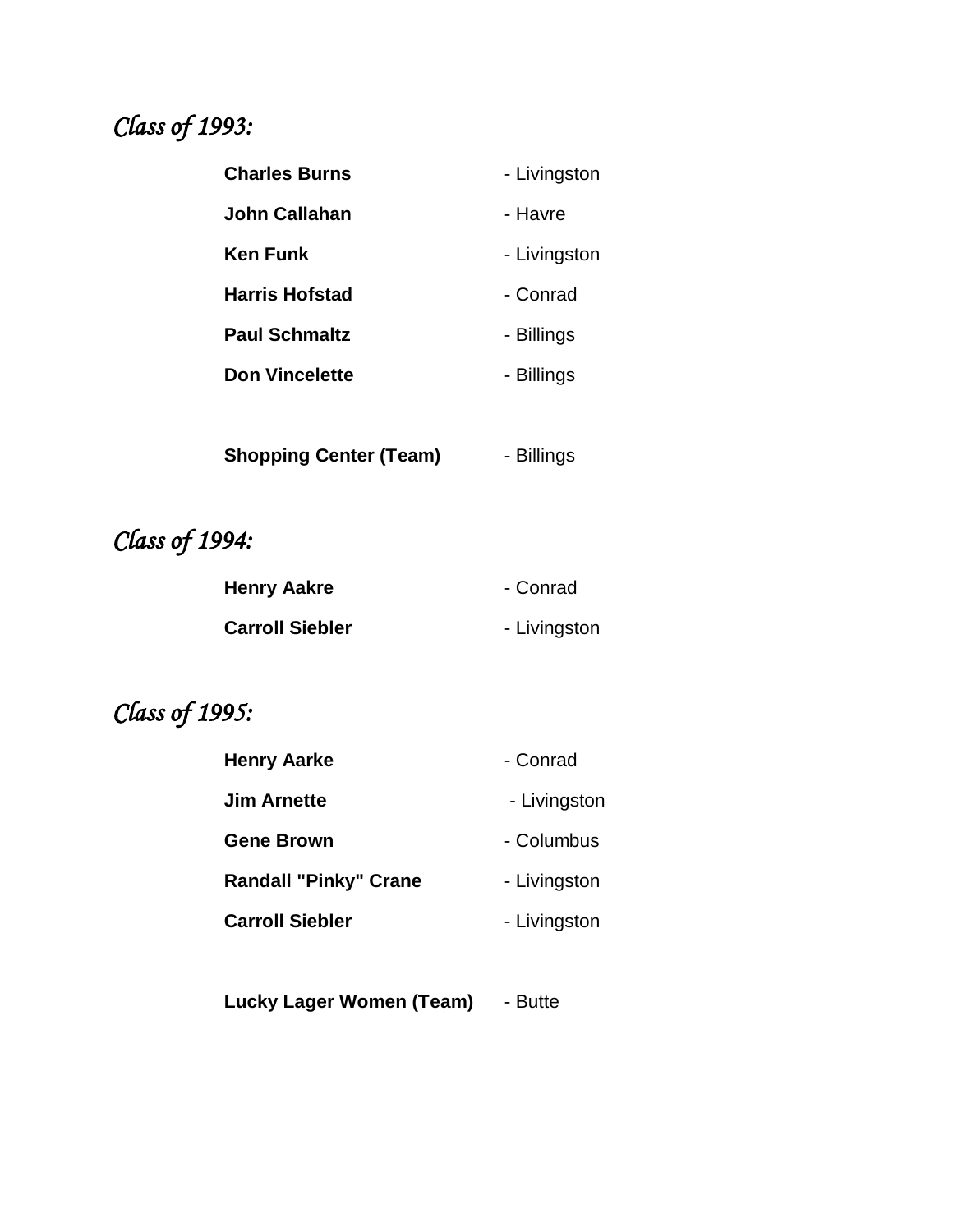#### *Class of 1996:*

**Walter Whitecotton** - Larrabee

### *Class of 1997:*

William R. "Billy" Jones - Anaconda

**Bridger Café Women Team - Bozeman** 

Wilma Pride Diz Toni Jo Ann Stebbins Berty Rodgers (Reichenberg) Peg O'Donnell (Skarstens) Chuck Winkleman Hazel Mangus Katherine Donley Wilmer Hoffman Betty Clause Donna Stageman (Roberts) Jo Turner Shirley Gibson Angie Jurovich (Sponsor)

#### *Class of 1998:*

| <b>Douglas Sheppard</b> | -                   |
|-------------------------|---------------------|
| <b>Ed Kriskovich</b>    | - Billings/Anaconda |

Art Petts **and Art Petts - Billings** 

*Class of 1999:*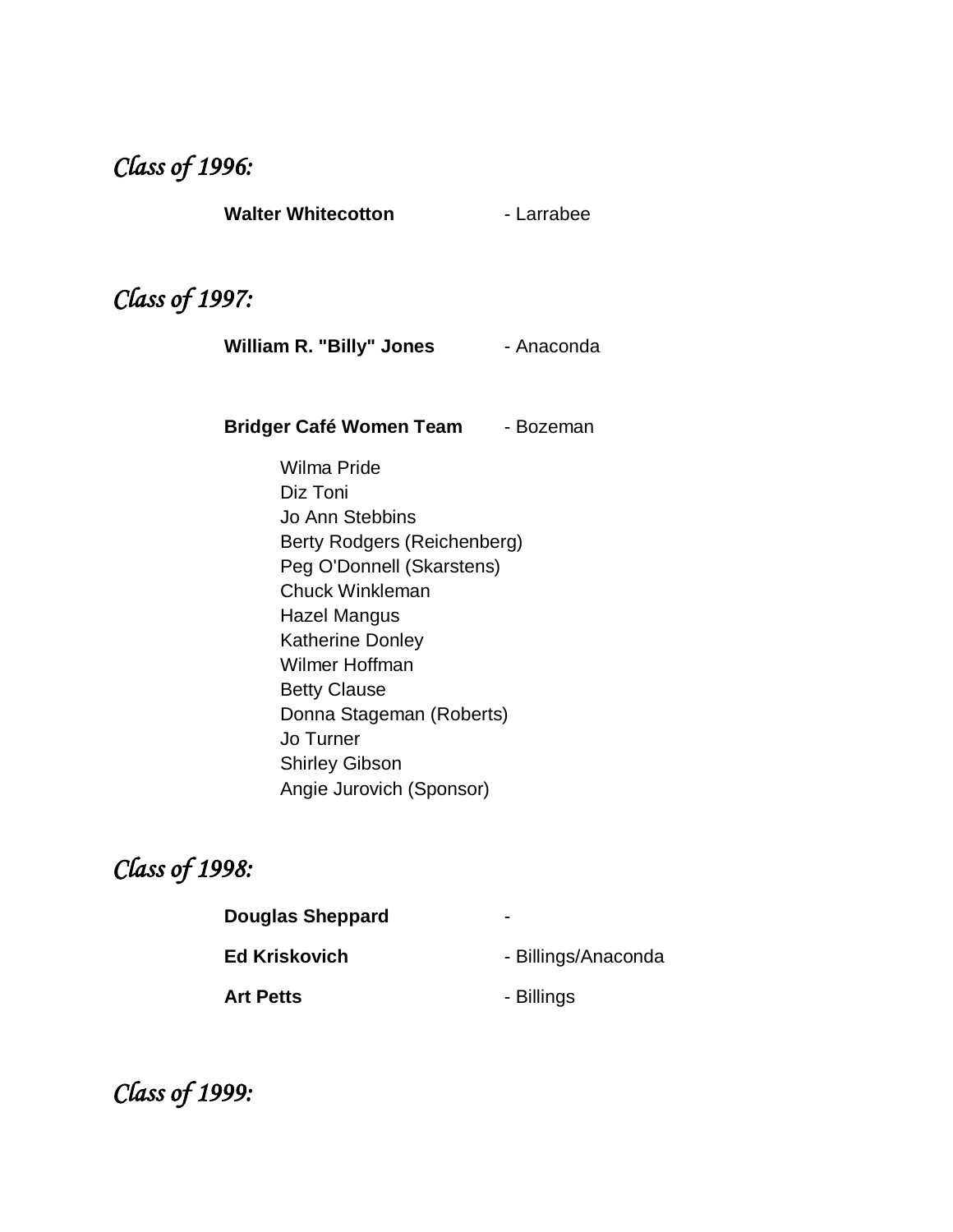#### **King's Women's Team** - Billings

Claudia Rietz Jane Henman Janet Henman Janet McMillan (Taylor) Jamie Willis Jerrie Scilley (Morstein) Linda Cunningham (Starner) Donna Oster Julie Yanchison Peggy Ensign Myrna Kogele Claudia Ehli Brit Baldwin Pat Peterson (Nelson) Del Keyes Debbie Magilke Holly Brown Julie Brown Phyl Miller Roz Robinson (Russell) Sherrie Archer (Morstein) Michelle Middlesworth Alice Altzman Linda Ponkivar Karen McMillan (Stats) Doris McMillan (Stats) Phil Miller (Coach) Walt McMillan (Coach) Don Vegge (Coach) Rich Trang (Coach)

#### *Class of 2002:*

#### **Bucks Bar Team** - Billings

Don Vegge Dave Konzen Gary Schaefer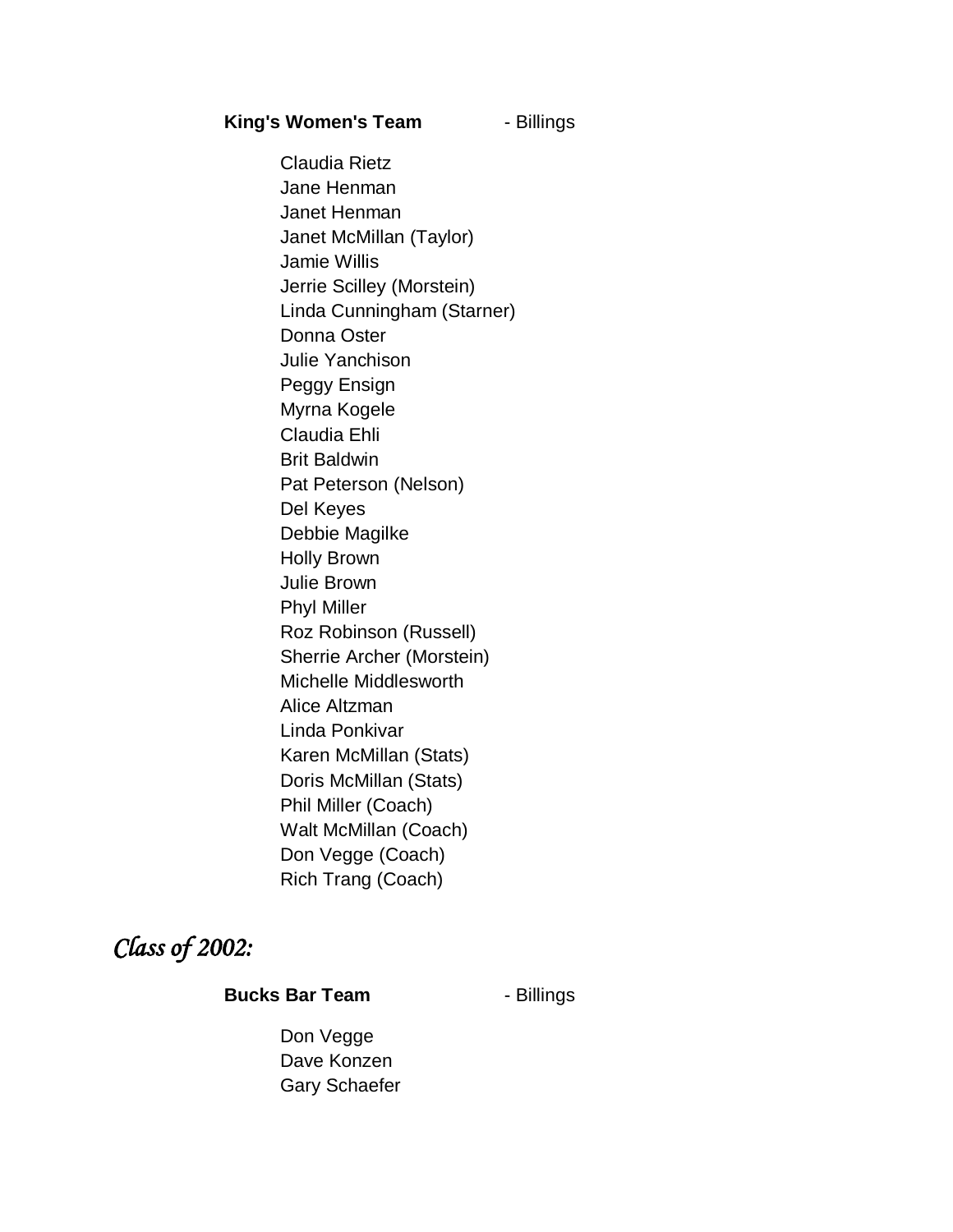Ron Brownlee Dan Scilley Doug Weber Dennis Renier Ron Billstein Dana Woodring Hugh Smith Dennis Maggert Marty Derrig Larry Van Atta Monk Semansky Dorrell Gates Andy Thomas Gary Richards Jeff Zehner Joe Balgua Bert Embry Dick Monaco Bruce Bates Mike Greenan Ty Hoskins Doug Feller Cardwell Berg Ernie Fortney Chuck Robbins Bill Glennon Leo Pinnick Court Shields Dave and Dixie Briese (Sponsor) Owen and Mary Jones (Sponsor)

#### Seel's Team **- Havre**

Bill Seel (Sponsor) Paul Enochson Lloyd Kelly Art Bunker Norman Blythe Tom Baker Bob Morrison Wells Lamey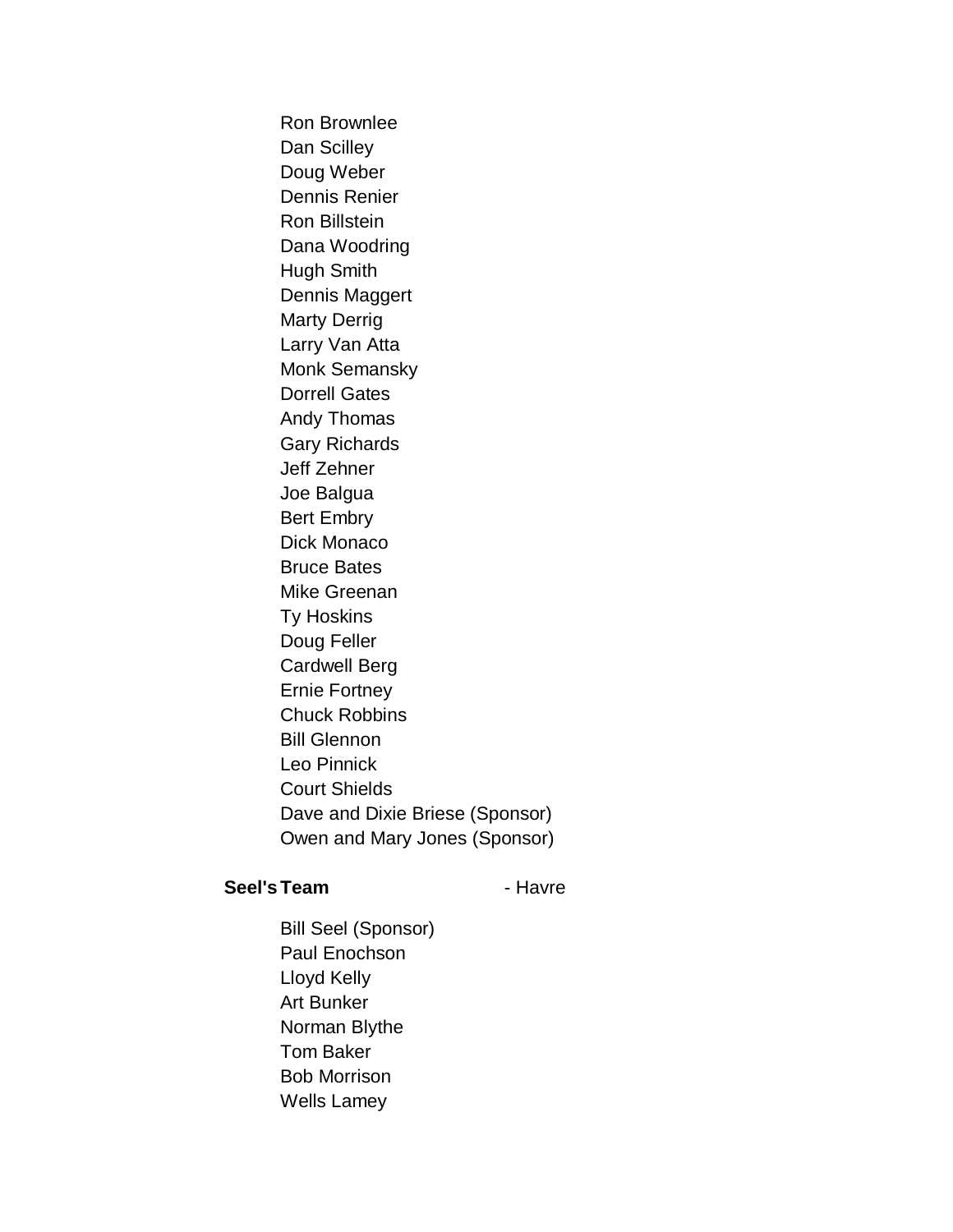Ted Babiak Bruce McMaster Leo Konoputake Jim Elliott Ray Kuka Art Anderson Jim Decker Bob Mayer Raymond Good

#### *Class of 2003:*

**Monty Holden Contract Extending Figure** - Havre

*Class of 2005:*

Ray Love **Contact Accord Figure 2** - Helena

### *Class of 2008:*

**Matzinger's Team** Faceman

Ronnie McQuiston Joey Fehrer Scott D'Agostino Mark Page Pat Harlin Dwayne Fowler Kenely Graves Nick Nelsen Jimmy Stergar Robbie Tesch Bret Chapman Mark D'Agostino Mike King Scotty Rogers Rudy Matzinger (Sponsor)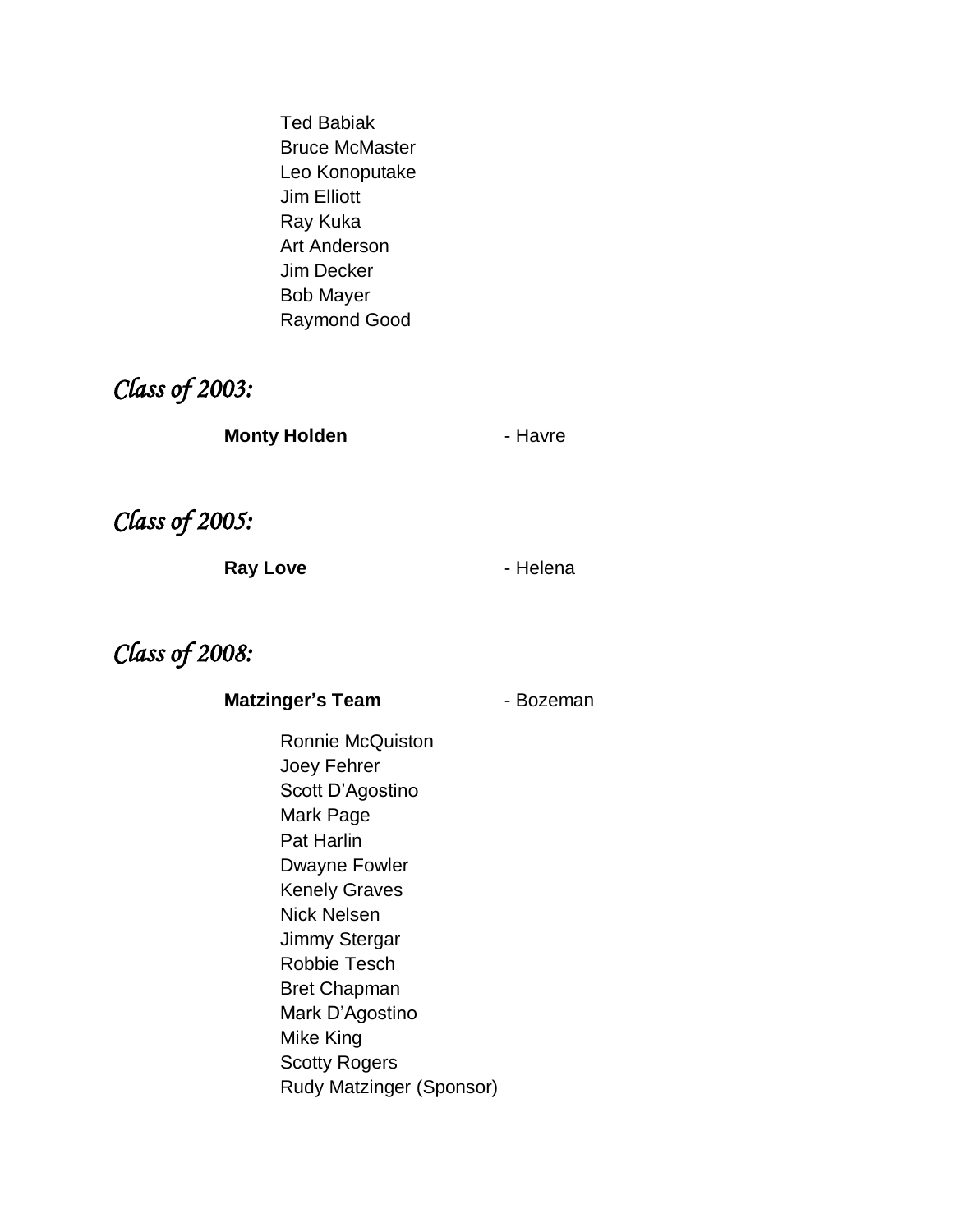Tim Matzinger (Sponsor)

*Class of 2009:* 

**Mel Bloom Contract Falls** 

*Class of 2014:*

**Jim Martin** – Helena

### *Class of 2017:*

**Crane-Klemencic/Twilite Team** - Great Falls

Jim Baker Bob Balderston Fred Berry Joe Blackman Bill Brown Rick Chesner Ron Darcy Marty Derrig Pete Gilligan Jack Hawthorne Larry Hawthorne Bob Hickes Jan Hickes Rich Janzer Floyd Knechtges Jerry Kuntz Larry Lucero Dick McInally Andy Mondt Bob Murray Eddie Nelson Gary Pistoria Paul Rasmussen